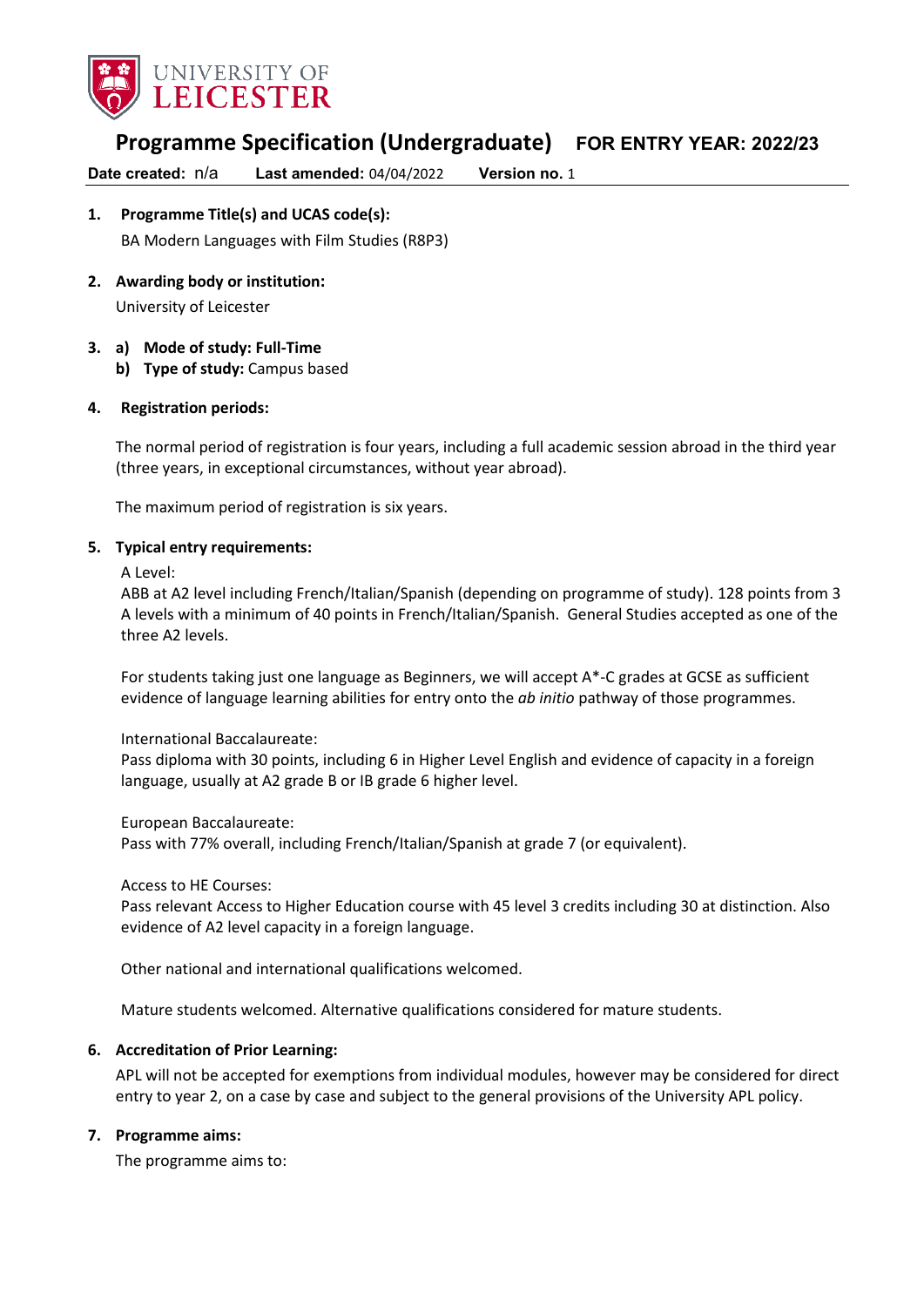- To enable students to develop their interest in the study of foreign languages with Film Studies at undergraduate level, building upon core subject knowledge in these subject areas and providing the opportunity for progression, specialisation and independent learning.
- To provide students with a comprehensive knowledge and understanding of the cultures, communities and societies of target language(s) through approaches which draw upon key ideas, concepts and methodologies shared with Film Studies.
- To provide an intellectually challenging and stimulating curriculum that draws on the research expertise and teaching strengths of the School of Modern Languages and the Department of History of Art & Film.
- To develop students' knowledge, skills and competences in foreign languages and their cultures and Film Studies as complementary areas of study.
- To foster students' independent thinking, critical abilities and research skills, in relation to contextual areas of study.
- To develop students' ability to communicate their ideas clearly and effectively in a variety of forms including both written and oral communication.
- To equip students with subject-specific and transferable skills necessary for successful career development and effective independent learning.
- To equip all students with a high degree of proficiency in the use of the foreign language as a medium for expression and communication, both written and spoken, through a programme of progressive tuition based on authentic documentation (press, film and broadcast media), academic texts and exposure to native speakers.
- To promote intercultural awareness and understanding through the lived experience of time spent abroad and through the development of analytical skills of comparing, contrasting and mediating between cultures and societies.

### **8. Reference points used to inform the programme specification:**

- QAA Benchmark Statement for Languages and Related Studies [http://www.qaa.ac.uk/en/Publications/Documents/SBS-Languages-Cultures-and-Societies-](http://www.qaa.ac.uk/en/Publications/Documents/SBS-Languages-Cultures-and-Societies-15.pdf)[15.pdf](http://www.qaa.ac.uk/en/Publications/Documents/SBS-Languages-Cultures-and-Societies-15.pdf)
- QAA Benchmark Statement for Linguistics <http://www.qaa.ac.uk/en/Publications/Documents/SBS-Linguistics-15.pdf>
- QAA Benchmarking Statement for Communication, Media, Film and Cultural Studies: [http://www.qaa.ac.uk/en/Publications/Documents/Subject-benchmark-statement-](http://www.qaa.ac.uk/en/Publications/Documents/Subject-benchmark-statement-Communication-media-film-and-cultural-studies.pdf)[Communication-media-film-and-cultural-studies.pdf](http://www.qaa.ac.uk/en/Publications/Documents/Subject-benchmark-statement-Communication-media-film-and-cultural-studies.pdf)
- Framework for Higher Education Qualifications (FHEQ)
- UK Quality Code for Higher Education
- **University Learning [Strategy](https://www2.le.ac.uk/offices/sas2/quality/learnteach)**
- **[University Assessment Strategy](https://www2.le.ac.uk/offices/sas2/quality/learnteach)**
- University of Leicester Periodic Developmental Review Report
- External Examiners' reports (annual)
- United Nations Education for Sustainable Development Goals
- Student Destinations Data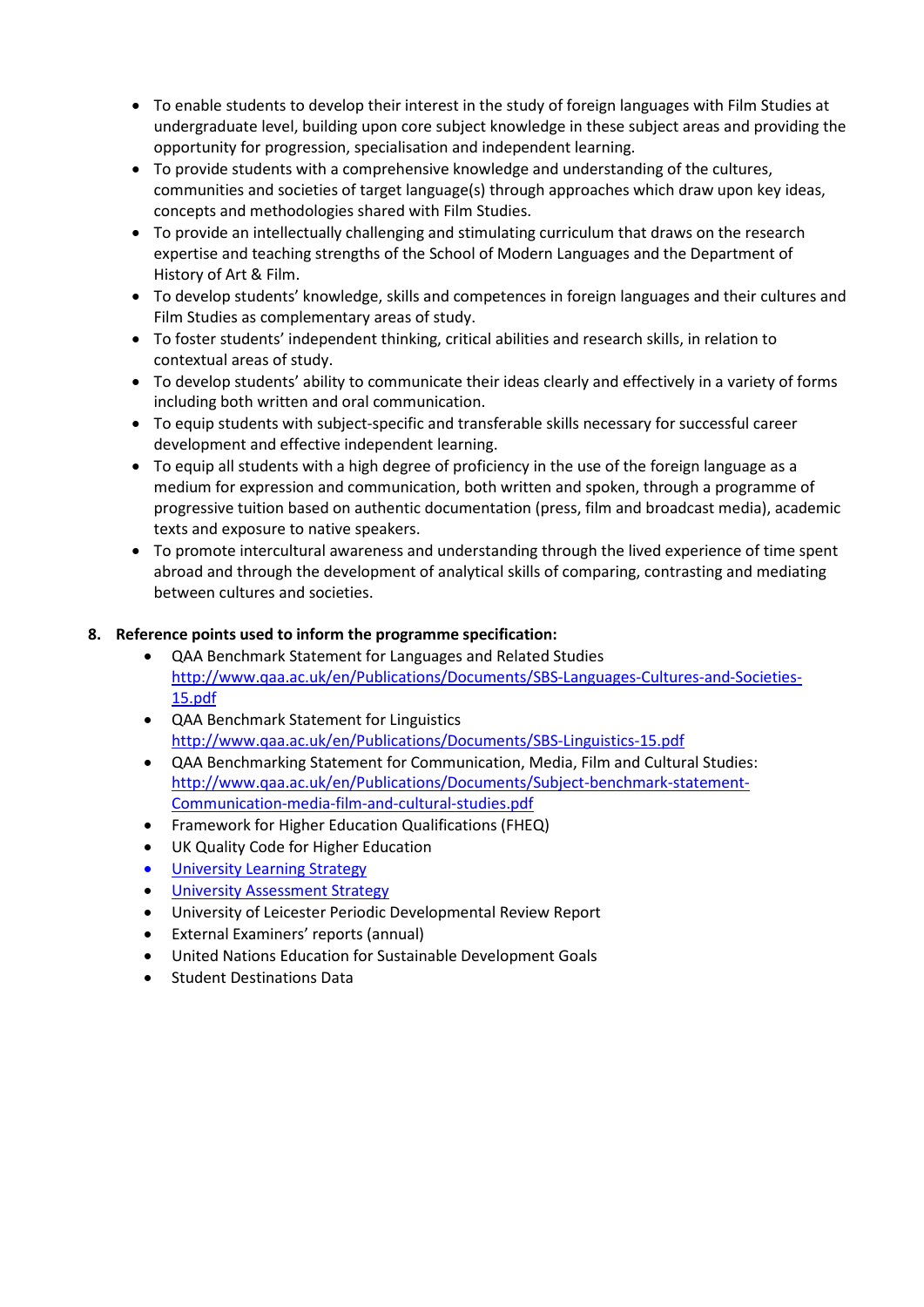## **9. Programme Outcomes:**

| <b>Intended Learning Outcomes</b>                                                                                                                                                                                                                                                                                                                                                                                                                                                                      | <b>Teaching and Learning Methods</b>                                                                                                                                                                                                                                                                                                                                                           | <b>How Demonstrated?</b>                                                                                                                                                                                                                                                                  |  |  |
|--------------------------------------------------------------------------------------------------------------------------------------------------------------------------------------------------------------------------------------------------------------------------------------------------------------------------------------------------------------------------------------------------------------------------------------------------------------------------------------------------------|------------------------------------------------------------------------------------------------------------------------------------------------------------------------------------------------------------------------------------------------------------------------------------------------------------------------------------------------------------------------------------------------|-------------------------------------------------------------------------------------------------------------------------------------------------------------------------------------------------------------------------------------------------------------------------------------------|--|--|
| (a) Discipline specific knowledge and competencies                                                                                                                                                                                                                                                                                                                                                                                                                                                     |                                                                                                                                                                                                                                                                                                                                                                                                |                                                                                                                                                                                                                                                                                           |  |  |
| (i) Mastery of an appropriate body of knowledge                                                                                                                                                                                                                                                                                                                                                                                                                                                        |                                                                                                                                                                                                                                                                                                                                                                                                |                                                                                                                                                                                                                                                                                           |  |  |
| Knowledge of the structures,<br>registers and varieties of the<br>target languages.<br>Knowledge and critical<br>understanding of the cultures and<br>societies of target countries.                                                                                                                                                                                                                                                                                                                   | Spoken and written language classes<br>including language laboratory<br>classes. On-line grammar practice.<br>Summer programmes and year<br>abroad in target countries.<br>First year cultural studies                                                                                                                                                                                         | Weekly assignments, including<br>exercises marked online, examinations,<br>role plays and presentations.<br>Essays, portfolios, presentations,<br>examinations.                                                                                                                           |  |  |
|                                                                                                                                                                                                                                                                                                                                                                                                                                                                                                        | programmes, requirement to watch<br>TV news from target countries,<br>lectures and seminars throughout<br>course.                                                                                                                                                                                                                                                                              |                                                                                                                                                                                                                                                                                           |  |  |
| Knowledge of the history of film<br>from its origins to the present; the<br>history of Film Studies as an<br>academic discipline; the principal<br>historical movements and<br>differing forms and genres in Film.                                                                                                                                                                                                                                                                                     | Lectures, seminars, tutorials,<br>workshops, directed reading,<br>resource-based learning,<br>independent research, supervisions.                                                                                                                                                                                                                                                              | Essays, essay-based exams, reports,<br>dissertation/extended essay, seminar<br>presentations, seminar discussions.                                                                                                                                                                        |  |  |
|                                                                                                                                                                                                                                                                                                                                                                                                                                                                                                        | (ii) Understanding and application of key concepts and techniques                                                                                                                                                                                                                                                                                                                              |                                                                                                                                                                                                                                                                                           |  |  |
| Understanding of the principles of<br>phonology, syntax and discourse<br>required to analyse the target<br>languages.<br>Techniques for translating and<br>interpreting between target and<br>source languages.<br>Techniques for the analysis of<br>texts (literary, filmic, journalistic).<br>Knowledge and application of a<br>range of critical and theoretical<br>approaches to Film; the aesthetic,<br>social and cultural significance of<br>film; the intellectual context of<br>Film Studies. | First year 'Core skills' module,<br>language classes in all years.<br>Language classes including specialist<br>options in translating and<br>interpreting.<br>Textual analysis classes, film courses<br>including sequence analysis,<br>language classes.<br>Lectures, seminars, tutorials,<br>workshops, directed reading,<br>resource-based learning,<br>independent research, supervisions. | Tests and examinations.<br>Contextualised translating and<br>interpreting tasks.<br>Essays, seminar presentations,<br>examinations, contributions to<br>discussion.<br>Essays, essay-based exams, reports,<br>dissertation/extended essay, seminar<br>presentations, seminar discussions. |  |  |
| (iii) Critical analysis of key issues                                                                                                                                                                                                                                                                                                                                                                                                                                                                  |                                                                                                                                                                                                                                                                                                                                                                                                |                                                                                                                                                                                                                                                                                           |  |  |
| Ability to analyse through<br>appropriate methodologies<br>aspects of the literatures, cultures,<br>linguistic contexts, history,<br>political and social structures of<br>target countries.                                                                                                                                                                                                                                                                                                           | Lectures, seminars, independent<br>reading and research.                                                                                                                                                                                                                                                                                                                                       | Essays, seminar presentations,<br>examinations, contributions to<br>discussion.                                                                                                                                                                                                           |  |  |
| Analyse the form, style and<br>structure of film texts; develop an<br>awareness of the methods and<br>tools of critical analysis;<br>understand the relationships<br>between texts and wider social<br>and cultural processes.                                                                                                                                                                                                                                                                         | Lectures, seminars, tutorials,<br>workshops, directed reading,<br>resource-based learning,<br>independent research, supervisions.                                                                                                                                                                                                                                                              | Essays, essay-based exams, reports,<br>dissertation/extended essay, seminar<br>presentations, seminar discussions.                                                                                                                                                                        |  |  |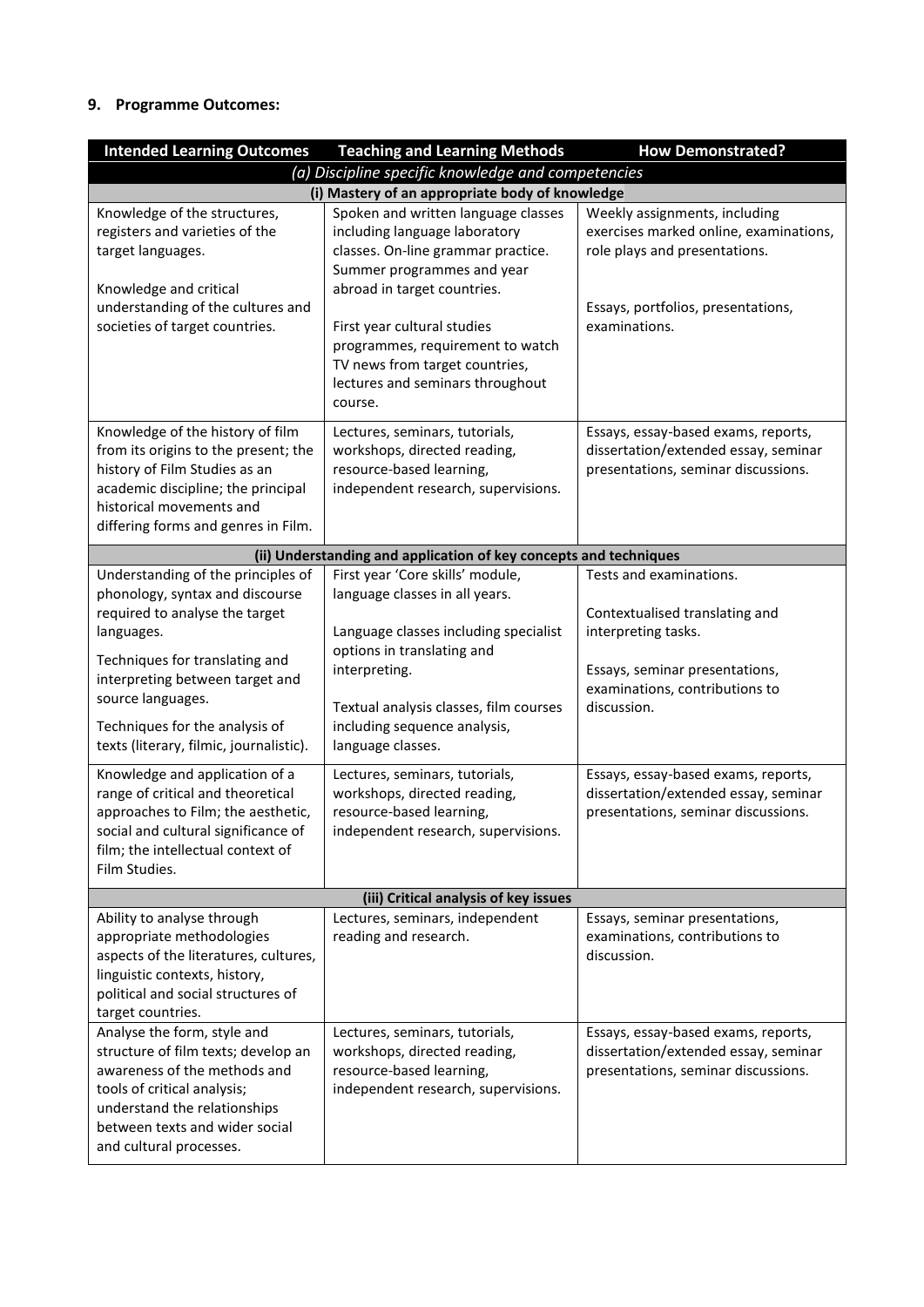| <b>Intended Learning Outcomes</b>                                           | <b>Teaching and Learning Methods</b>                                 | <b>How Demonstrated?</b>                              |
|-----------------------------------------------------------------------------|----------------------------------------------------------------------|-------------------------------------------------------|
|                                                                             | (iv) Clear and concise presentation of material                      |                                                       |
| Ability to give a presentation in                                           | Seminar presentations, oral                                          | Assessed presentations, oral                          |
| the target languages on a topic of<br>cultural or socio political interest. | examinations preceded by mock<br>examinations with feedback on       | examinations.                                         |
|                                                                             | performance.                                                         | Assessed essays and                                   |
| Ability to present coherent                                                 |                                                                      | dissertations/extended essay,                         |
| arguments based on research and                                             | Essays, summaries, short written                                     | examinations.                                         |
| personal synthesis of material.                                             | pieces.                                                              |                                                       |
|                                                                             |                                                                      |                                                       |
|                                                                             |                                                                      |                                                       |
| Present and explain issues, ideas                                           | Seminars, tutorials, workshops, team                                 | Essays, essay-based exams, reports,                   |
| and arguments in a variety of                                               | exercises, dissertation/extended                                     | dissertation/extended essay, seminar                  |
| written and oral forms.                                                     | essay, tutorials, supervisions.                                      | presentations, seminar discussions.                   |
|                                                                             | (v) Critical appraisal of evidence with appropriate insight          |                                                       |
| Ability to synthesise and evaluate                                          | Research tasks, portfolios.                                          | Assessed research projects, portfolios.               |
| relevant literature and internet                                            |                                                                      |                                                       |
| material on the subjects studied.                                           | Lectures, seminars, independent                                      | Essays, examinations, reporting back on               |
| Awareness of cultural and political                                         | reading, requirement to watch TV<br>news in target language.         | news in spoken language classes.                      |
| reference systems in target                                                 |                                                                      |                                                       |
| countries.                                                                  |                                                                      |                                                       |
| Analyse and contextualise film                                              | Seminars, tutorials, workshops, team                                 | Essays, essay-based exams, reports,                   |
| texts and other primary source                                              | exercises, dissertation/extended                                     | dissertation/extended essay, seminar                  |
| documents and to use such                                                   | essay, tutorials, supervisions.                                      | presentations, seminar discussions.                   |
| sources confidently in presenting                                           |                                                                      |                                                       |
| critical analysis and argument.                                             |                                                                      |                                                       |
|                                                                             | (vi) Other discipline specific competencies                          |                                                       |
| Intercultural awareness and                                                 | Seminar discussion, study of                                         | Seminar presentations, essays, role-                  |
| understanding.                                                              | literature, cinema, current news,<br>role-play and drama, periods of | play.                                                 |
|                                                                             | residence in target country.                                         |                                                       |
|                                                                             |                                                                      |                                                       |
|                                                                             | (b) Transferable skills                                              |                                                       |
|                                                                             | (i) Oral communication                                               |                                                       |
| Fluent, accurate and appropriate                                            | Spoken language classes, language                                    | Role-play exercises and simulations,                  |
| communication in target                                                     | laboratory sessions, residence                                       | oral examinations.                                    |
| languages.                                                                  | abroad.                                                              |                                                       |
|                                                                             |                                                                      |                                                       |
| Ability to give well-structured and                                         | Seminar presentations, oral                                          | Assessed seminar presentations, oral<br>examinations. |
| effective oral presentations<br>demonstrating awareness of                  | examination practice followed by<br>feedback.                        |                                                       |
| audience.                                                                   |                                                                      | Assessed translating and interpreting                 |
|                                                                             | Translating and interpreting tasks.                                  | tasks.                                                |
| Ability to mediate and interpret                                            |                                                                      |                                                       |
| between target and source                                                   |                                                                      |                                                       |
| cultures.                                                                   |                                                                      |                                                       |
| Summarise ideas and present                                                 | Workshops, team exercises.                                           | Seminar presentations (both assessed                  |
| arguments to a peer group;<br>participate effectively in group              |                                                                      | and unassessed).                                      |
| discussion.                                                                 |                                                                      |                                                       |
|                                                                             |                                                                      |                                                       |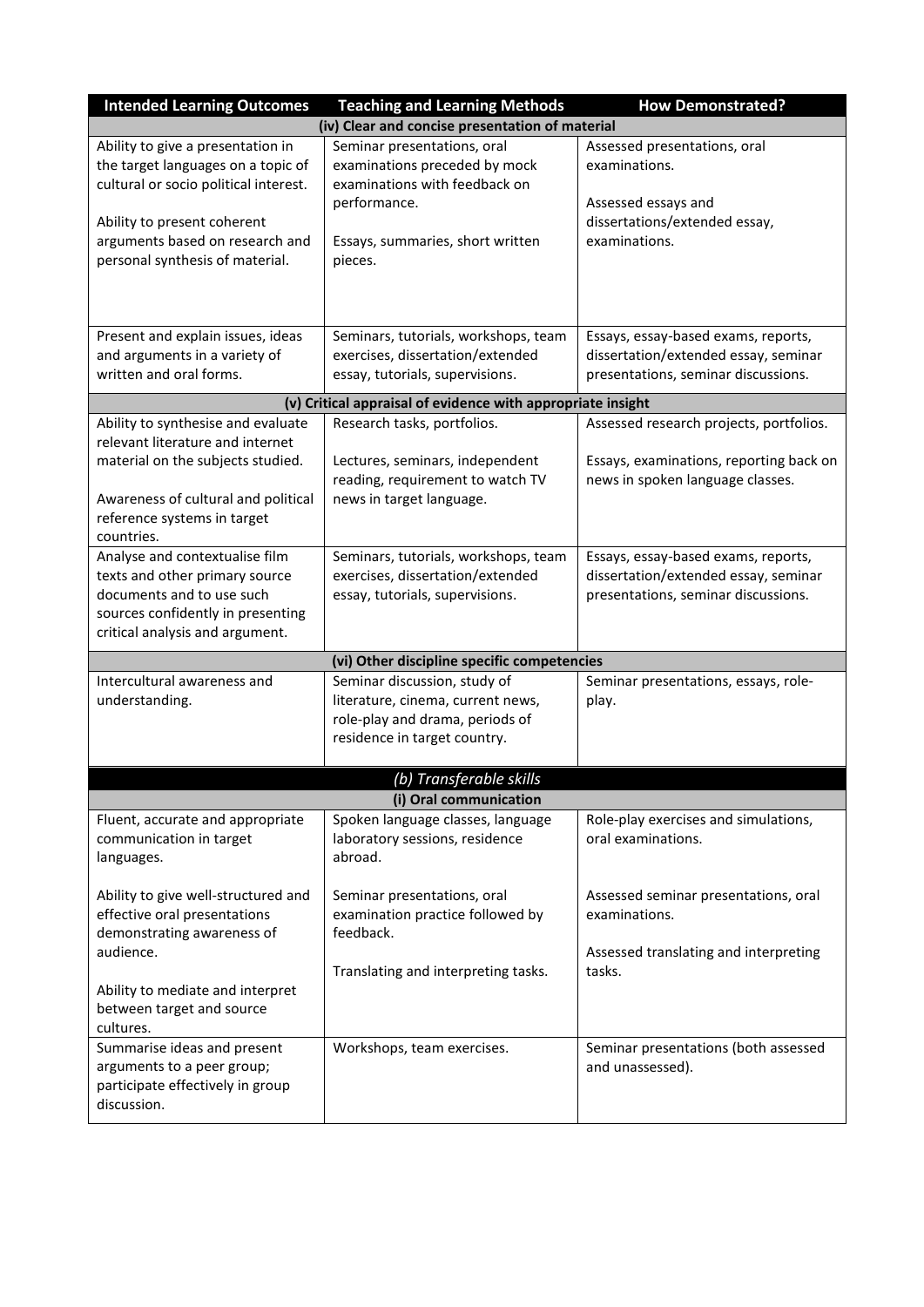| <b>Intended Learning Outcomes</b>                                                                                                                                                                | <b>Teaching and Learning Methods</b>                                                                                                                                                                    | <b>How Demonstrated?</b>                                                                                                                                    |  |
|--------------------------------------------------------------------------------------------------------------------------------------------------------------------------------------------------|---------------------------------------------------------------------------------------------------------------------------------------------------------------------------------------------------------|-------------------------------------------------------------------------------------------------------------------------------------------------------------|--|
| (ii) Written communication                                                                                                                                                                       |                                                                                                                                                                                                         |                                                                                                                                                             |  |
| Production of texts of various<br>types demonstrating accuracy and<br>appropriate discourse<br>conventions.                                                                                      | Weekly language assignments<br>including register exercises, study of<br>and practice in reproducing<br>discourse features of a variety of text<br>types.                                               | Assessed language tasks, examination.                                                                                                                       |  |
| Ability to produce accurate<br>translations between target and<br>source languages.                                                                                                              | Translation classes.                                                                                                                                                                                    | Assessed translation tasks,<br>examination.                                                                                                                 |  |
| Summarise ideas and present<br>arguments fluently and cogently in<br>a variety of written forms of<br>different lengths, difficulties and<br>levels of formality.                                | Seminars, tutorials, workshops.                                                                                                                                                                         | Essays, essay-based exams, reports,<br>dissertation/extended essay.                                                                                         |  |
|                                                                                                                                                                                                  | (iii) Information technology                                                                                                                                                                            |                                                                                                                                                             |  |
| Ability to use IT effectively both as<br>a means of communication and as<br>an aid to learning.                                                                                                  | On-line grammar practice, other<br>CALL or TiLE activities, bulletin<br>boards in target languages, use of<br>internet for research, use of IT to<br>present material.                                  | On-line and CALL or TiLE exercises as<br>requirement, critical appraisal of<br>internet material in submission of word<br>processed coursework assignments. |  |
| Demonstrate competence in the<br>use of IT including word-<br>processing, bibliographic and<br>archive searches, data retrieval<br>and analysis, and written/visual<br>presentation of evidence. | Seminars, workshops, team<br>exercises, independent research.<br>Introduction to IT for learning and<br>research including in induction<br>programme with refresher<br>workshops throughout the degree. | Essays, reports, dissertation/extended<br>essay, seminar presentations.                                                                                     |  |
|                                                                                                                                                                                                  | (iv) Numeracy                                                                                                                                                                                           |                                                                                                                                                             |  |
| Ability to interpret graphs and<br>extract relevant information.<br>Ability to interpret statistics and<br>numerical trends and express<br>them coherently on oral and<br>written formats.       | Analysis of current affairs documents<br>in oral and written language classes,<br>and content modules. Work<br>placement preparation guidance.                                                          | Assessed oral presentations,<br>summaries and essays. Work<br>placement report.                                                                             |  |
|                                                                                                                                                                                                  | (v) Team working                                                                                                                                                                                        |                                                                                                                                                             |  |
| Team-management and group-<br>working skills, collaborative<br>planning.                                                                                                                         | Pair and group tasks in oral classes,<br>group project.                                                                                                                                                 | Assessed group tasks, self-assessment<br>of group-working skills.                                                                                           |  |
| Solve problems and research<br>topics collaboratively; develop<br>team-working and leading skills;<br>reflect on the value, limitations<br>and challenges of group working.                      | Group work for projects, including<br>seminar presentations.                                                                                                                                            | Group projects, reports, seminar<br>presentations, film practical.                                                                                          |  |
| (vi) Problem solving                                                                                                                                                                             |                                                                                                                                                                                                         |                                                                                                                                                             |  |
| Ability to identify, describe and<br>analyse problems and to devise<br>appropriate strategies for their<br>resolution.                                                                           | Assignment tasks involving increasing<br>levels of critical engagement as<br>course proceeds, error analysis<br>through use of marking system.                                                          | Coursework assignments,<br>examinations, research projects, ability<br>to self-correct language work.                                                       |  |
| Solve critical, theoretical,<br>historical problems relating to<br>film; awareness of research<br>methodologies.                                                                                 | Lectures, seminars, tutorials,<br>workshops, team exercises,<br>independent research, supervisions.                                                                                                     | Essays, essay-based exams, reports,<br>seminar presentations, seminar<br>discussion, dissertation/extended<br>essay.                                        |  |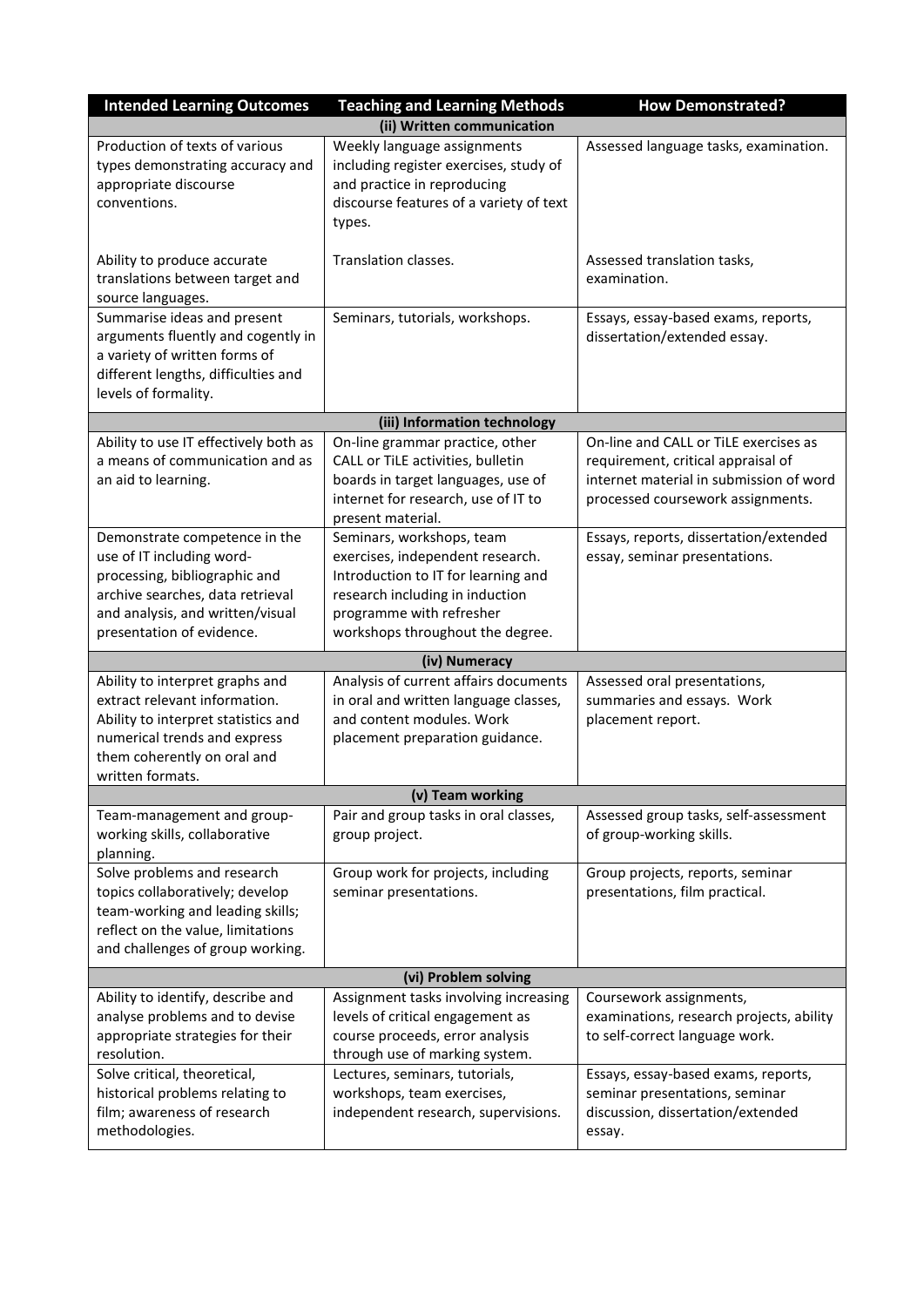| <b>Intended Learning Outcomes</b>                                                                                                                                                                                               | <b>Teaching and Learning Methods</b>                                                                                                                                     | <b>How Demonstrated?</b>                                                                      |  |
|---------------------------------------------------------------------------------------------------------------------------------------------------------------------------------------------------------------------------------|--------------------------------------------------------------------------------------------------------------------------------------------------------------------------|-----------------------------------------------------------------------------------------------|--|
| (vii) Information handling                                                                                                                                                                                                      |                                                                                                                                                                          |                                                                                               |  |
| Understanding of information and<br>referential structure of texts.                                                                                                                                                             | Language classes, comprehension<br>exercises.                                                                                                                            | Assessed comprehension tasks.                                                                 |  |
| Ability to produce résumés in the<br>target language and between<br>target and source languages.                                                                                                                                | Work on résumé and translation in<br>language classes.                                                                                                                   | Assessed résumés and translations.                                                            |  |
| Ability to make a personal<br>synthesis of information gathered<br>from paper, audio-visual and<br>electronic sources in target and<br>native languages.                                                                        | Research tasks, seminar<br>presentations, oral examinations<br>based on dossier of material.                                                                             | Essays, dissertations/extended essay,<br>presentations.                                       |  |
| Identify, retrieve and analyse a<br>variety of textual, visual, written,<br>filmic, critical and historical<br>sources.                                                                                                         | Lectures, seminars, tutorials,<br>workshops, independent research,<br>supervisions.                                                                                      | Essays, essay-based exams, reports,<br>seminar presentations,<br>dissertation/extended essay. |  |
|                                                                                                                                                                                                                                 | (viii) Skills for lifelong learning                                                                                                                                      |                                                                                               |  |
| Strategies for self-monitoring and<br>continued maintenance and<br>development of skills in target<br>languages.<br><b>Effectiveness and self-awareness</b>                                                                     | Development of metalinguistic<br>awareness through language classes,<br>tasks designed to expand target<br>language repertoire.<br>Research tasks, independent, critical | Language assignments, ability to self-<br>correct.<br>Essays, research projects,              |  |
| as an independent learner.                                                                                                                                                                                                      | and analytical reading and viewing.                                                                                                                                      | dissertations/extended essay.                                                                 |  |
| Manage time and resources to<br>meet deadlines; demonstrate<br>independent critical judgement;<br>ability to work independently and<br>to reflect on students' own<br>learning, achievements, skills and<br>career development. | Principally PDP including tutorials<br>with personal tutor; also group work,<br>developing CV, independent<br>research.                                                  | Seminar exercises, group work, essays,<br>reports, dissertation/extended essay.               |  |

### **10. Progression points:**

This degree programme follows the University's standard progression rules set out i[n Senate Regulation](https://www2.le.ac.uk/offices/sas2/regulations/documents/senatereg5-undergraduates)  [5.](https://www2.le.ac.uk/offices/sas2/regulations/documents/senatereg5-undergraduates) However, all core language modules must be passed in order to progress to the following year of the programme and must be passed at Honours level (40%+). Final Year core language modules must be passed at Honours level in order to graduate.

### **11. Scheme of Assessment**

This programme follows the standard scheme of award and classification set out in [Senate Regulation 5](https://www2.le.ac.uk/offices/sas2/regulations/documents/senatereg5-undergraduates)

### **12. Special features**

Consolidation of linguistic skills and opportunity for cultural enrichment at an early stage of the course through three-week summer programme in target country at end of Year 1, involving tuition from native speakers at a University and linguistic immersion through accommodation with local families.

Opportunity for total immersion in the target language and culture by the provision of one semester spent in each of the target countries during third year.

Opportunity for the development of study skills in target country universities following a guided programme of learning for the period spent abroad.

### **13. Indications of programme quality**

External examiners' reports consistently emphasize the quality of the student learning experience and the high standard of teaching and of assessment. They also favourably comment on the careful design of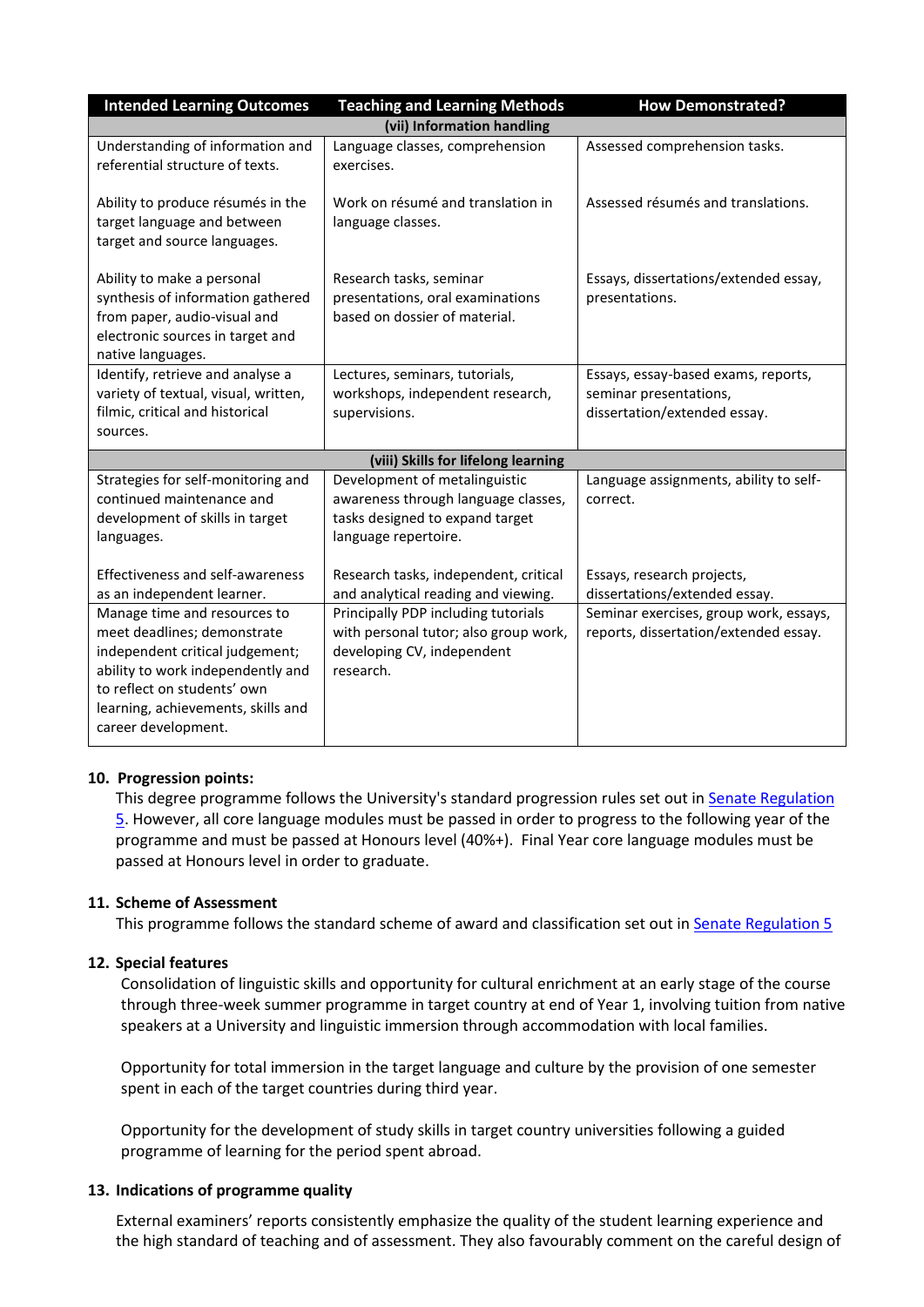our modules' intended learning outcomes and their meeting the requirements of the QAA benchmark statements in all its key elements.

Modern Languages at Leicester achieves regularly very high scores in the National Student Survey. In the 2017 NSS Modern Languages achieved an overall satisfaction score of 97.4% (JACS subject area of 'European Languages and Area Studies'). Students' comments praise in particular the vibrant and supportive student-staff community within Modern Languages.

Modern Languages at Leicester was ranked 8th nationally in the Guardian university league table 2017.

95% of the School's research is recognised internationally..

#### **14. External Examiners**

External examiners' reports have emphasized the quality of the student learning experience and the high standard of teaching.

The details of the External Examiners for these programmes and the most recent External Examiners' reports for these programmes can be found [here.](https://exampapers.le.ac.uk/xmlui/)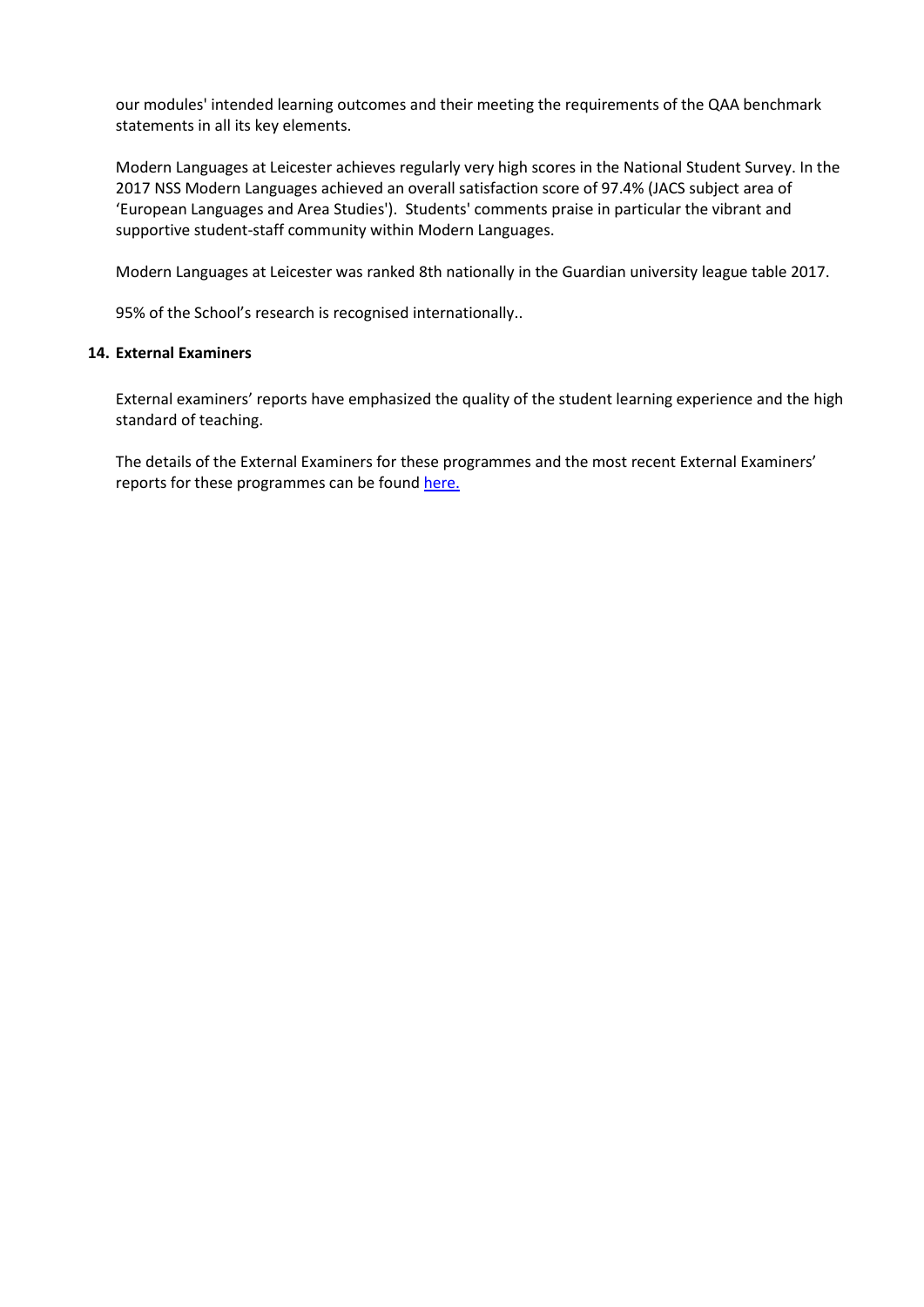### **Appendix 1: Programme structure** (programme regulations) **Updates to the programme**

| Academic year<br>affected | <b>Module Code(s)</b> | Update                                                                           |
|---------------------------|-----------------------|----------------------------------------------------------------------------------|
| 2022/23                   | HA1201                | New core module. HA1007 Reading Film replaced<br>with HA1201                     |
| 2022/23                   | HA1202                | New core module, HA1224 American Film and Visual<br>Culture replaced with HA1202 |
|                           |                       |                                                                                  |

Students have the choice of studying one or two languages. For one language, students take 90 credits of language and cultural studies modules in that language (French, Italian or Spanish) together with 30 credits of Film Studies modules throughout. For two languages, students take 45 credits of language and cultural studies modules in each of two languages (French, Italian, or Spanish), one of which may be commenced at Beginners level, together with 30 credits of Film Studies modules throughout. Students taking the twolanguage route through the degree may opt for the one-language route at the end of year 1.

There are two main routes through the language modules on this programme: One for students with welldeveloped abilities in a language other than English and their native language, and one for students without such abilities. The former group of students take the programme with advanced language skills; the latter group of students take the programme *ab initio*. For example, an advanced French student will take FR1010 Advanced French Language in year 1, followed by FR2010 Post-Advanced French Language in year 2. A beginners level student will take FR1020 French Beginners and FR1021 French Beginners in year 1 followed by FR2018 French Post-Beginners in year 2. These students will be taught together in final year language groups. The same pattern applies to other languages. Please see the diagrams below.

### *Notes:*

- 1) *Optional modules are listed at the end of each year; they may be subject to change from year to year and will not run if under-recruiting.*
- 2) Students whose native language is either French, Italian or Spanish, and who wish to study this language as part of their degree programme at Leicester will normally be required to substitute for the core language modules (FR1010 or IT1010 or SP1010) 30 credits of ELTU modules from the following optional modules (as available): EL1005 Academic Writing; EL1007 Academic Speaking; EL2011 Pronunciation; EL2012 Vocabulary; EL2013 Grammar; EL2025 Language and Media. Students with native speaker fluency in both English, and the language they wish to study as part of their degree programme at Leicester, will be required to substitute 30 credits of cultural modules taken from the range on offer in the relevant language or ML modules for the relevant core language modules.

### **FIRST YEAR**

Students are required to attend a compulsory three-week summer school (**ML2007: Modern Language Summer School**, 0 credits), organised by the School of Modern Languages and in one of the languages they are studying, during the long vacation at the end of the first year**.** Students studying at beginner's level must go to the summer school in that language.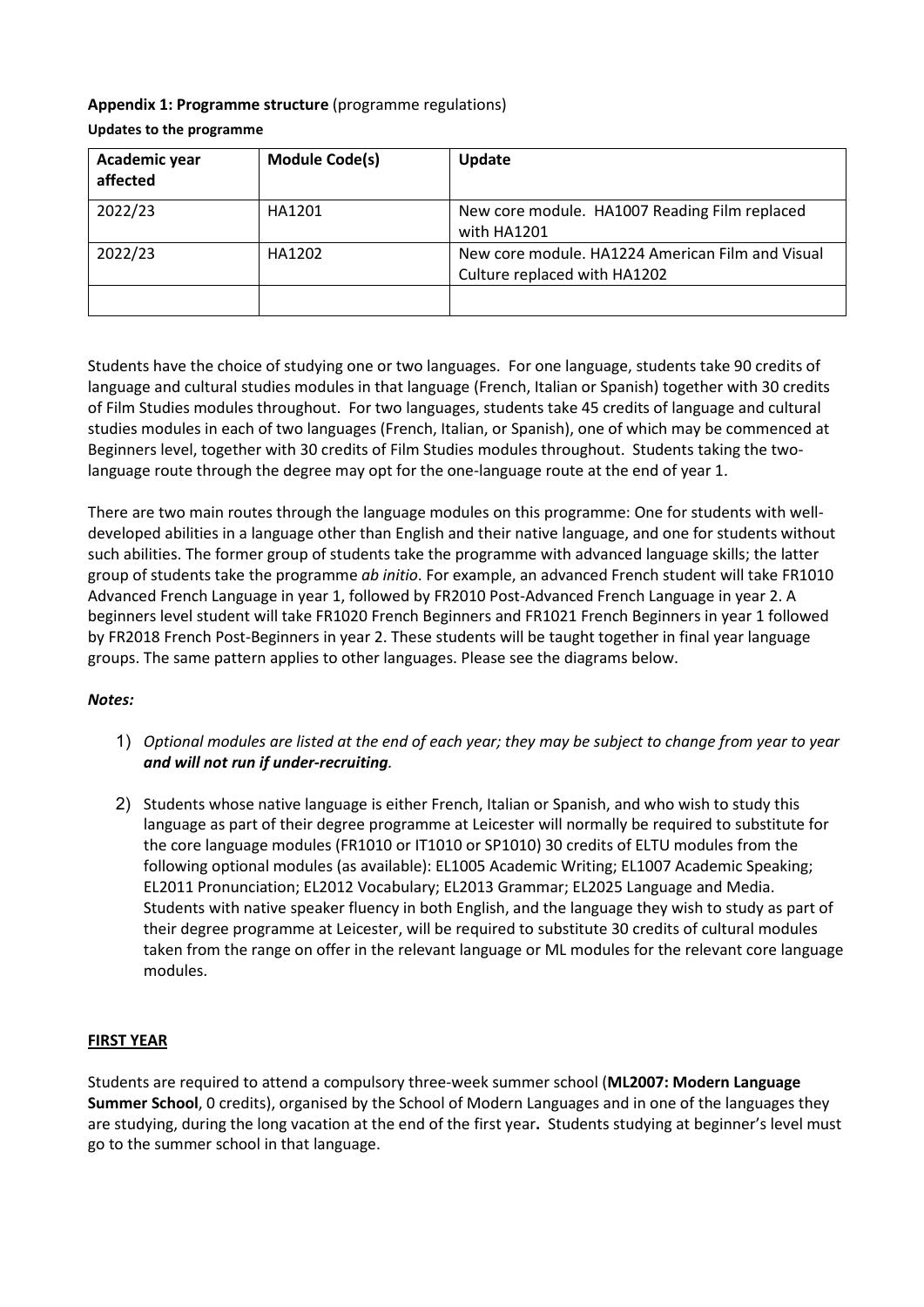### **One Language Route**

| <b>SEMESTER 1 (60 credits)</b>                      | <b>SEMESTER 2 (60 credits)</b>                                                          |
|-----------------------------------------------------|-----------------------------------------------------------------------------------------|
| <b>CORE</b>                                         | <b>CORE</b>                                                                             |
|                                                     |                                                                                         |
| 15 credits of language:                             | 15 credits of language:                                                                 |
| leither:                                            | either:                                                                                 |
|                                                     | FR1010/IT1010/SP1010 French/Italian/Spanish Language (Advanced) (30 credits, year long) |
| or:                                                 | or:                                                                                     |
| FR1020/IT1020/SP1020 French/Italian/Spanish         | FR1021/IT1021/SP1021 French/Italian/Spanish                                             |
| Language (Beginners) 1 (15 credits)                 | Language (Beginners) 2 (15 credits)                                                     |
|                                                     |                                                                                         |
| HA1201: Introduction to Film History I (15 credits) | HA1202: Introduction to Film History II (15 credits)                                    |
|                                                     |                                                                                         |
| ML1006: Language and Society (15 credits)           | <b>OPTIONS</b>                                                                          |
|                                                     |                                                                                         |
| FR1050/IT1028/SP1022 Introduction to                | 2 x 15 credit modules from the Modern Languages                                         |
| French/Italian/Spanish Studies (15 credits)         | Cultural Studies Modules list (as aligned with the                                      |
| (as aligned with the language being studied         | language being studied)                                                                 |
|                                                     |                                                                                         |

### **Two Languages Route**

| <b>SEMESTER 1 (60 credits)</b>                      | <b>SEMESTER 2 (60 credits)</b>                                                          |
|-----------------------------------------------------|-----------------------------------------------------------------------------------------|
| <b>CORE</b>                                         | <b>CORE</b>                                                                             |
|                                                     |                                                                                         |
|                                                     | Language 1:                                                                             |
|                                                     | FR1010/IT1010/SP1010 French/Italian/Spanish Language (Advanced) (30 credits, year long) |
|                                                     |                                                                                         |
|                                                     | Language 2:                                                                             |
|                                                     | either:                                                                                 |
|                                                     | FR1010/IT1010/SP1010 French/Italian/Spanish Language (Advanced) (30 credits, year long) |
| lor:                                                | or:                                                                                     |
| FR1020/IT1020/SP1020 French/Italian/Spanish         | FR1021/IT1021/SP1021 French/Italian/Spanish                                             |
| Language (Beginners) 1 (15 credits)                 | Language (Beginners) 2 (15 credits)                                                     |
|                                                     |                                                                                         |
| HA1201: Introduction to Film History I (15 credits) | HA1202: Introduction to Film History II (15 credits)                                    |
|                                                     |                                                                                         |
| FR1050/IT1028/SP1022 Introduction to                | 1 x 15 credit module from the Modern Languages                                          |
| French/Italian/Spanish Studies (15 credits)         | Cultural Studies Modules list (as aligned with one                                      |
| (as aligned with one of the languages being         | of the languages being studied)*                                                        |
| studied)*                                           |                                                                                         |
|                                                     |                                                                                         |

\* Students' choices here must comprise one from each of the two languages.

## **Modern Languages Cultural Studies Modules**

*Option modules may be subject to change from year to year.*

|               |                                            | credits |
|---------------|--------------------------------------------|---------|
| FR1014        | <b>Twentieth-Century French Literature</b> | 15      |
| FR1027        | Introduction to Francophonie               | 15      |
| FR1050        | Introduction to French Studies             | 15      |
| <b>IT1027</b> | <b>Authors and Genres</b>                  | 15      |
| <b>IT1028</b> | Introduction to Italian (Post-Unification) | 15      |
| <b>IT1029</b> | Italy since 1945                           | 15      |
|               |                                            |         |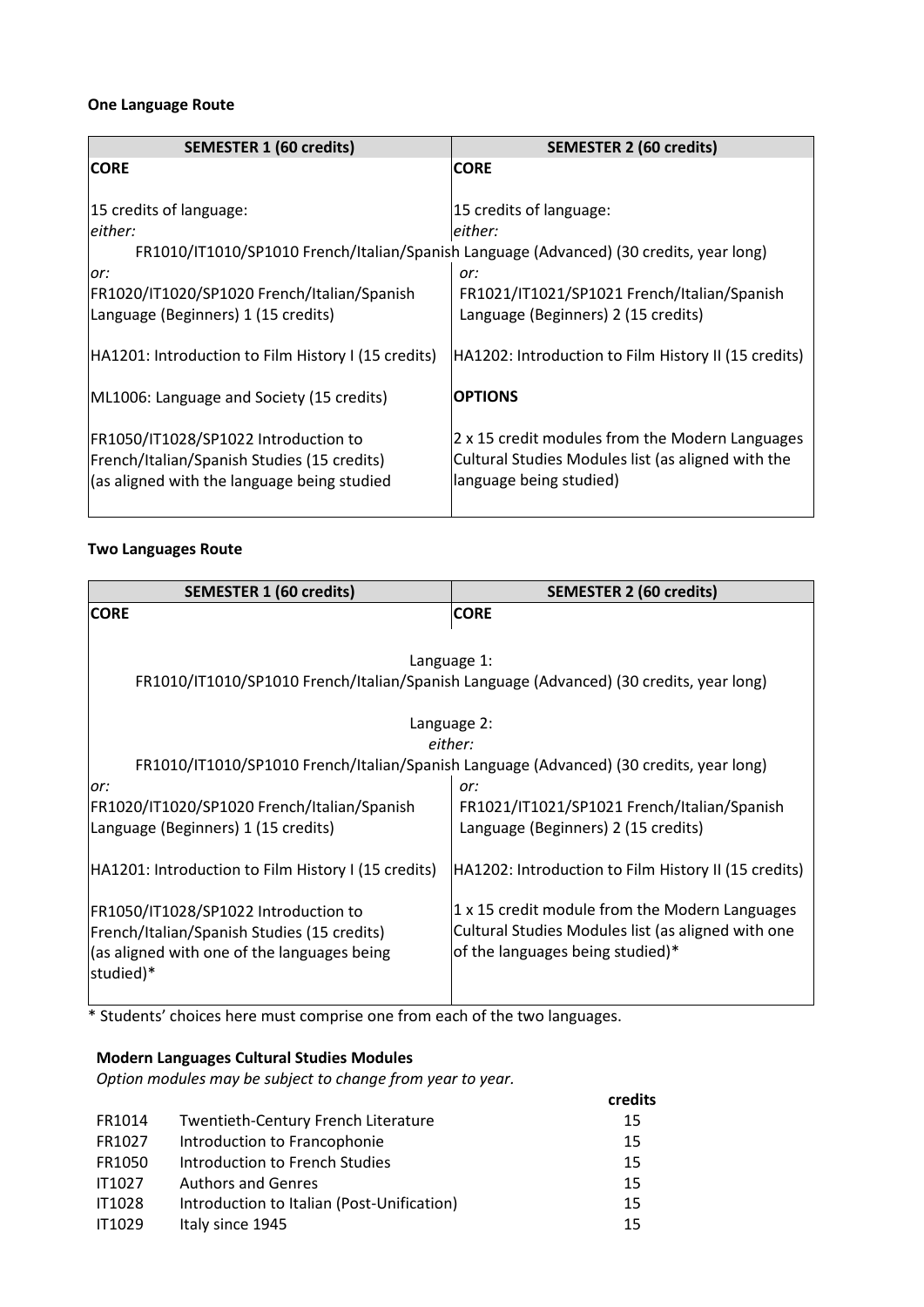| SP1031 | Introduction to Latin American Literature & Film        | 15 |
|--------|---------------------------------------------------------|----|
| SP1041 | Introduction to Spanish Literature & Film               | 15 |
| ML1007 | The Making of the Modern European World*                | 15 |
|        | * available only to students on the One Language Route. |    |

## **SECOND YEAR**

## **One Language Route**

| <b>SEMESTER 1 (60 credits)</b>                     | <b>SEMESTER 2 (60 credits)</b>                                                               |  |
|----------------------------------------------------|----------------------------------------------------------------------------------------------|--|
| <b>CORE</b>                                        |                                                                                              |  |
|                                                    |                                                                                              |  |
|                                                    | either:                                                                                      |  |
|                                                    | FR2010/IT2024/SP2010 French/Italian/Spanish Language (Post-Advanced) (30 credits, year long) |  |
|                                                    | or (if Year 1 was taken as Beginners):                                                       |  |
|                                                    | FR2018/IT2005/SP2005 French/Italian/Spanish Language (Post-Beginners) (30 credits)           |  |
|                                                    |                                                                                              |  |
|                                                    |                                                                                              |  |
|                                                    |                                                                                              |  |
|                                                    |                                                                                              |  |
| HA2030: Researching World Cinema (15 credits)      |                                                                                              |  |
|                                                    |                                                                                              |  |
|                                                    |                                                                                              |  |
|                                                    |                                                                                              |  |
| <b>OPTIONS</b>                                     | <b>IOPTIONS</b>                                                                              |  |
|                                                    |                                                                                              |  |
| 2 x 15 credit modules from the Modern Languages    | 2 x 15 credit modules from the Modern Languages                                              |  |
| Cultural Studies Modules list (as aligned with the | Cultural Studies Modules list (as aligned with the                                           |  |
| language being studied)                            | language being studied)                                                                      |  |
|                                                    |                                                                                              |  |
|                                                    | 1 x 15 credit Film Studies module                                                            |  |

## **Two Languages Route**

| <b>SEMESTER 1 (60 credits)</b>                                                                | <b>SEMESTER 2 (60 credits)</b> |  |
|-----------------------------------------------------------------------------------------------|--------------------------------|--|
| <b>CORE</b>                                                                                   |                                |  |
|                                                                                               |                                |  |
| Language 1:                                                                                   |                                |  |
| FR2010/IT2024/SP2010 French/Italian/Spanish Language (Post-Advanced) (30 credits, year long)  |                                |  |
|                                                                                               |                                |  |
| Language 2:                                                                                   |                                |  |
| either:                                                                                       |                                |  |
| FR2018/IT2005/SP2005 French/Italian/Spanish Language (Post-Beginners) (30 credits, year long) |                                |  |
| or (if Language 2 in Year 1 was taken as Advanced):                                           |                                |  |
| FR2010/IT2024/SP2010 French/Italian/Spanish Language (Post-Advanced) (30 credits, year long)  |                                |  |
|                                                                                               |                                |  |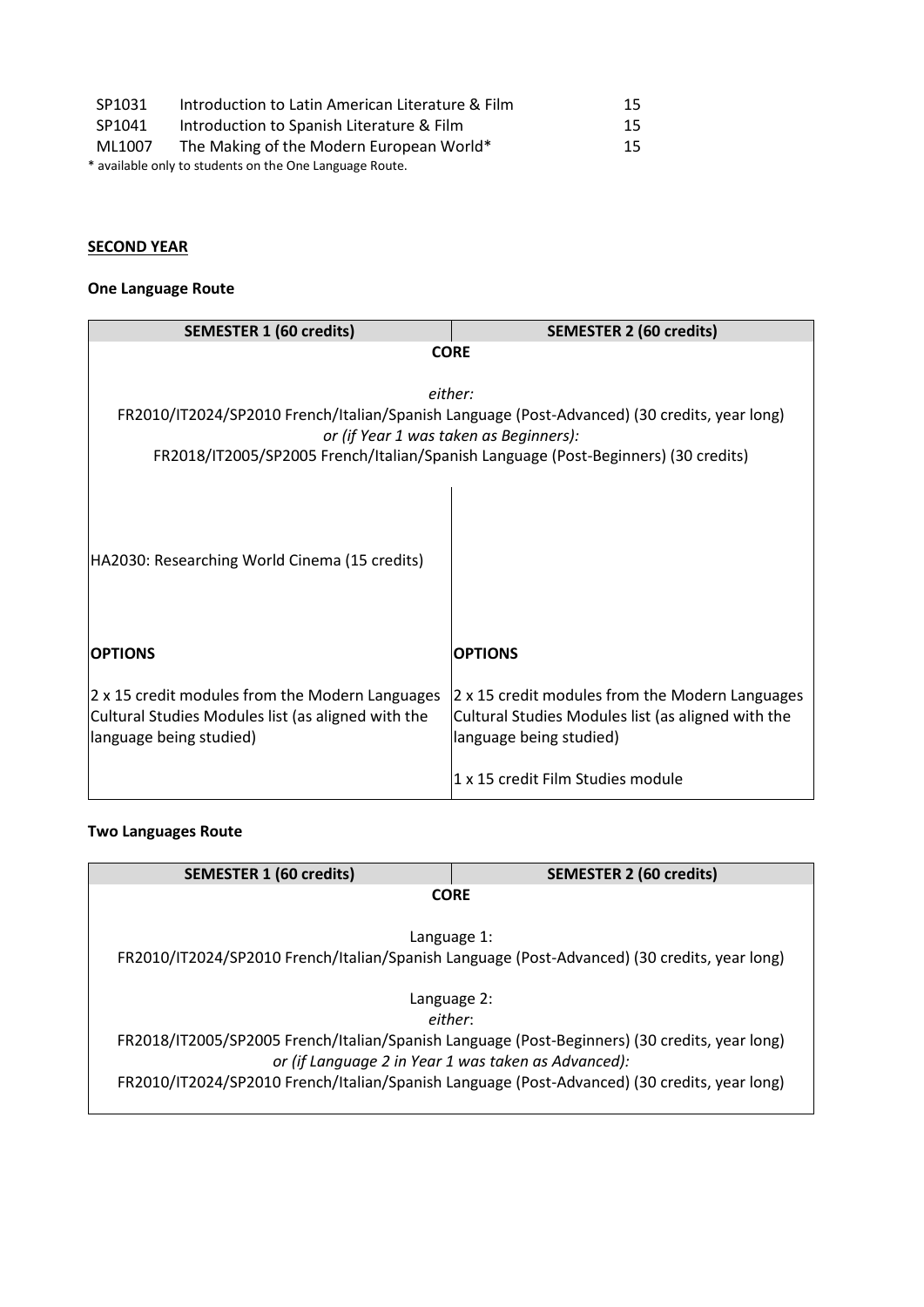| HA2030: Researching World Cinemas (15 credits)                                                                               |                                                                                                                              |
|------------------------------------------------------------------------------------------------------------------------------|------------------------------------------------------------------------------------------------------------------------------|
| <b>OPTIONS</b>                                                                                                               | <b>OPTIONS</b>                                                                                                               |
| 1 x 15 credit module from Modern Languages<br>Cultural Studies list (as aligned with one of the<br>languages being studied)* | 1 x 15 credit module from Modern Languages<br>Cultural Studies list (as aligned with one of the<br>languages being studied)* |
|                                                                                                                              | 1 x 15 credit Film Studies module                                                                                            |

\* Students studying two languages must choose one Modern Languages Cultural Studies module from each language

**Modern Languages Cultural Studies Modules**

*Option modules may be subject to change from year to year.*

|               |                                                                              | credits |
|---------------|------------------------------------------------------------------------------|---------|
| FR2032        | Introduction to French Linguistics                                           | 15      |
| FR2042        | Challenging Perspectives: Conflict and Relations in French<br>Culture        | 15      |
| FR2044        | Bande dessinée                                                               | 15      |
| FR2045        | Media and Cultural Practices in France                                       | 15      |
| FR2046        | French Urban Space                                                           | 15      |
| <b>IT2011</b> | <b>Italian Linguistics</b>                                                   | 15      |
| IT2012        | History of Italian Cinema                                                    | 15      |
| <b>IT2016</b> | Italian Society and Culture under Fascism                                    | 15      |
| SP2022        | The Mexican-US Border: History, Culture, Identity                            | 15      |
| SP2023        | The Spanish Civil War in Literature and Film                                 | 15      |
| SP2035        | <b>Contemporary Mexican Cinema</b>                                           | 15      |
| SP2036        | Drugs and Displacement in Contemporary Colombian<br>Culture                  | 15      |
| SP2037        | <b>Hispanic Documentary Film</b>                                             | 15      |
| SP2042        | The Spanish Silver Age (1900 to 1950): A Revolution in<br>Language           | 15      |
| SP2070        | Latinx Literature & Culture in the United States                             | 15      |
| SP2071        | South American Narratives of Dictatorship and Exile                          | 15      |
| ML2020        | The Latin World: Ancient, Medieval and Modern*                               | 15      |
| ML2060<br>.   | Languages in the Classroom (for Advanced Students of<br>French or Spanish)** | 15      |

\* available only to students on the One Language Route

\*\* available only for Advanced Students of French or Spanish

#### **Film Studies Modules**

*Option modules may be subject to change from year to year.*

|        |                                 | credits |
|--------|---------------------------------|---------|
| HA2433 | Film, Reception and Consumption |         |
| HA2434 | Documentary Film and Television |         |

#### **THIRD YEAR**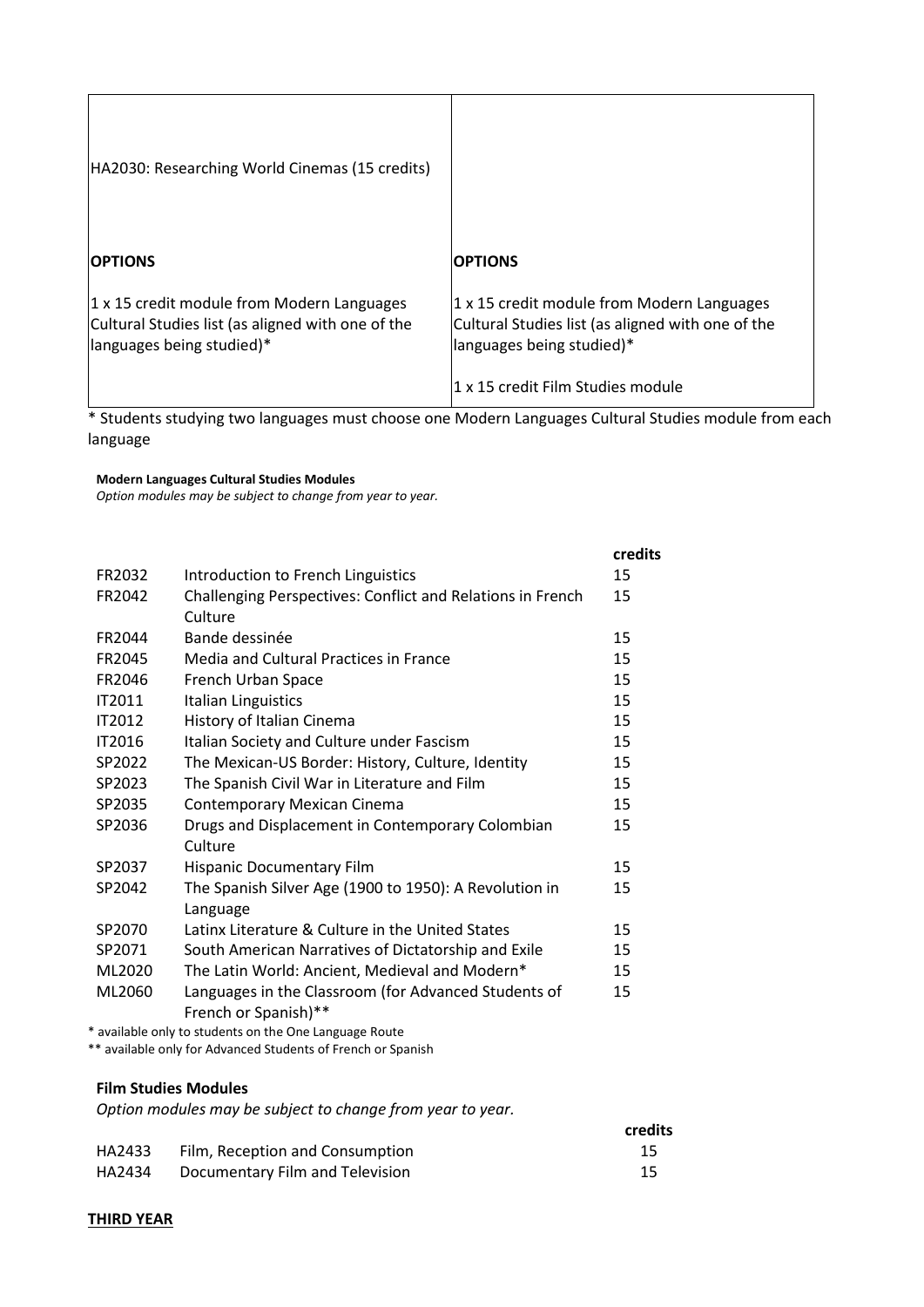Students are required to spend a full academic session abroad between the second and final years, following approved courses at a university in France, Belgium, Canada, Switzerland, Italy, Spain or Latin America (Mexico, Colombia), or alternatively as an assistant in a school in one of those countries. Students also have the option of doing a work placement, subject to departmental approval.

### **One Language Route**

| <b>SEMESTER 1</b>                                                               | <b>SEMESTER 2</b> |  |
|---------------------------------------------------------------------------------|-------------------|--|
| <b>CORE</b>                                                                     |                   |  |
| ML3032 Year Abroad Placement Evaluation: Study or Work (Year Long) (30 credits) |                   |  |
| ML3035 Language Skills (Year Long) (90 credits)                                 |                   |  |

### **Two Languages Route**

| <b>SEMESTER 1 (60 credits)</b>                                                      | <b>SEMESTER 2 (60 credits)</b>                                                     |
|-------------------------------------------------------------------------------------|------------------------------------------------------------------------------------|
| <b>ICORE</b>                                                                        | <b>CORE</b>                                                                        |
| ML3030 Year Abroad Placement Evaluation: Study<br>or Work (Semester 1) (15 credits) | ML3031Year Abroad Placement Evaluation: Study<br>or Work (Semester 2) (15 credits) |
| ML3033 Language Skills (Semester 1) (45 credits)                                    | ML3034 Language Skills (Semester 2) (45 credits)                                   |

### **FOURTH YEAR**

### **One language Route**

| <b>SEMESTER 1 (60 credits)</b>                                                                                       | <b>SEMESTER 2 (60 credits)</b>                                                                                       |  |  |
|----------------------------------------------------------------------------------------------------------------------|----------------------------------------------------------------------------------------------------------------------|--|--|
|                                                                                                                      | <b>CORE</b>                                                                                                          |  |  |
| FR3111/IT3010/SP3010 Final Year French/Italian/Spanish Language (Proficiency) (30 credits, year long)                |                                                                                                                      |  |  |
| <b>OPTIONS</b>                                                                                                       | <b>OPTIONS</b>                                                                                                       |  |  |
| 2 x 15 credit modules from Modern Languages<br>Cultural Studies list (as aligned with the language<br>being studied) | 2 x 15 credit modules from Modern Languages<br>Cultural Studies list (as aligned with the language<br>being studied) |  |  |
| 11 x 15 credit Film Studies module                                                                                   | 1 x 15 credit Film Studies module                                                                                    |  |  |

### **Two languages Route**

| <b>SEMESTER 1 (60 credits)</b>                                                             | <b>SEMESTER 2 (60 credits)</b>                                                             |  |
|--------------------------------------------------------------------------------------------|--------------------------------------------------------------------------------------------|--|
|                                                                                            | <b>CORE</b>                                                                                |  |
|                                                                                            |                                                                                            |  |
|                                                                                            | Language 1:                                                                                |  |
| FR3111/IT3010/SP3010 French/Italian/Spanish Language (Proficiency) (30 credits, year long) |                                                                                            |  |
|                                                                                            |                                                                                            |  |
|                                                                                            | Language 2:                                                                                |  |
|                                                                                            | FR3111/IT3010/SP3010 French/Italian/Spanish Language (Proficiency) (30 credits, year long) |  |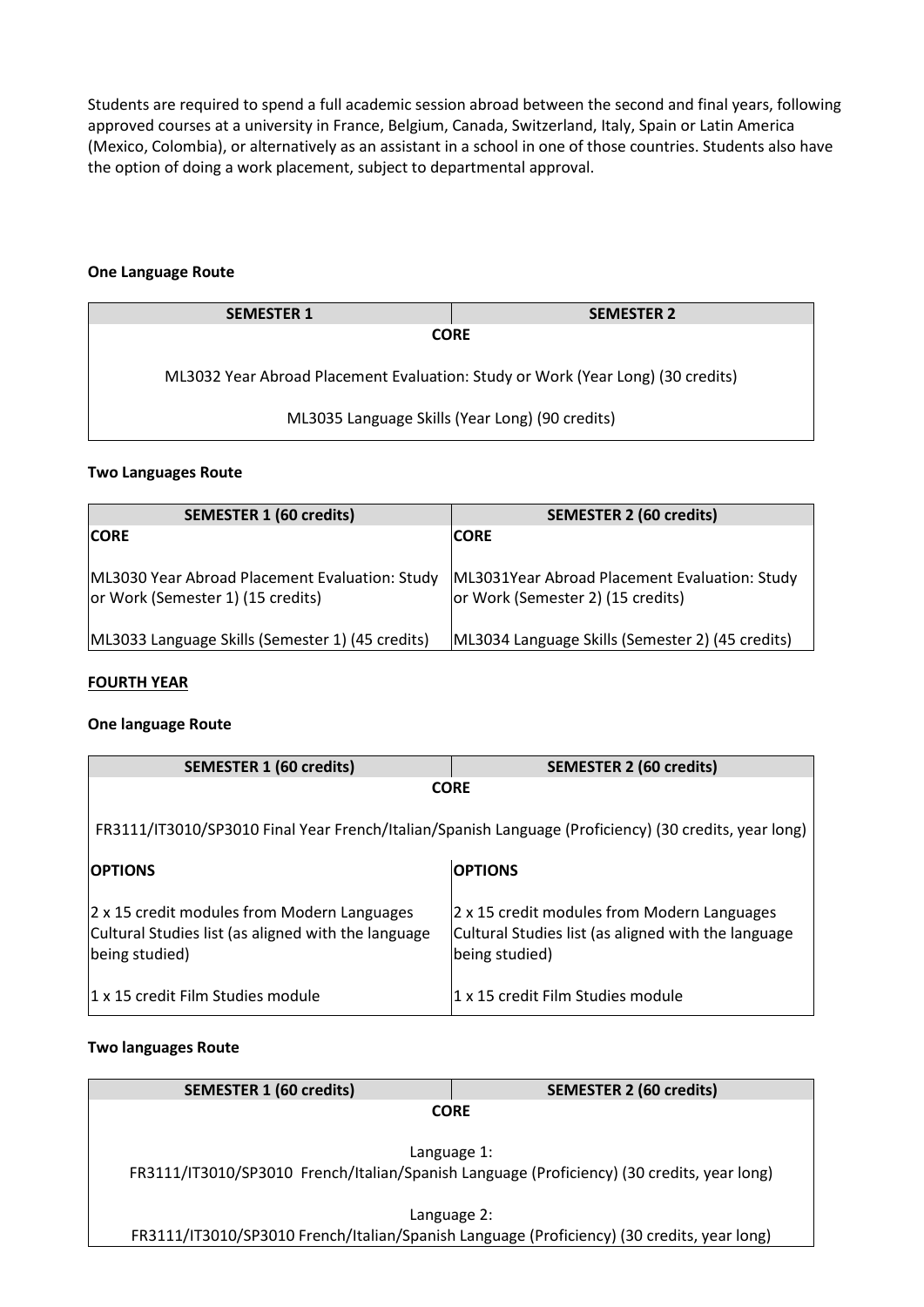| <b>OPTIONS</b>                                                                                                               | <b>OPTIONS</b>                                                                                                             |
|------------------------------------------------------------------------------------------------------------------------------|----------------------------------------------------------------------------------------------------------------------------|
| 1 x 15 credit module from Modern Languages<br>Cultural Studies list (as aligned with one of the<br>languages being studied)* | 1 x 15 credit module from Modern Languages<br>Cultural Studies list (as aligned with the other<br>language being studied)* |
| 1 x 15 credit Film Studies module                                                                                            | 1 x 15 credit Film Studies module                                                                                          |

\* Students studying two languages take one Modern Languages Cultural Studies module from each language.

### **Modern Languages Cultural Studies Modules**

*Option modules may be subject to change from year to year.*

|               |                                                                                                               | credits |
|---------------|---------------------------------------------------------------------------------------------------------------|---------|
| FR3051        | Bilingual Writing and Self-Translation: Literature in a Cross-                                                | 15      |
|               | <b>Cultural Perspective</b>                                                                                   |         |
| FR3125        | Immigration and Ethnicity in Colonial and Post-Colonial<br>France                                             | 15      |
| FR3140        | Norms and Margins in French Cinema                                                                            | 15      |
| FR3202        | <b>Interpreting French</b>                                                                                    | 15      |
| FR3208        | Gender and Power in Contemporary France                                                                       | 15      |
| IT3136        | Contemporary Italian Fiction                                                                                  | 15      |
| <b>IT3139</b> | Post-war Italian Directors                                                                                    | 15      |
| <b>IT3144</b> | <b>Visions of Modernity</b>                                                                                   | 15      |
| SP3134        | Boom Literature: Language and Creation                                                                        | 15      |
| SP3140        | Cinematic Representations of Latin America: Local versus                                                      | 15      |
|               | Global                                                                                                        |         |
| SP3145        | The Cinema of Luis Buñuel                                                                                     | 15      |
| SP3155        | Putumayo: the history and culture of a Latin American                                                         | 15      |
|               | conflict zone                                                                                                 |         |
| SP3162        | Contemporary Women's Writing in Spain                                                                         | 15      |
| SP3165        | Spain and its Others                                                                                          | 15      |
| ML3020        | Teaching English to Speakers of Other Languages (1)                                                           | 15      |
| ML3021        | Teaching English to Speakers of Other Languages (2)                                                           | 15      |
| ML3176        | Extended Essay*                                                                                               | 15      |
|               | antar a musical como transmissão de contrato de constituída e forma de contrato de contrato de la contrato de |         |

**\*Students wishing to undertake a Modern Languages extended essay in final year should note that this is available by successful application to the Section Coordinator only. Selection will be based on the student's prior academic performance and the strength of the research plans that they are able to present.**

### **Film Studies Modules**

*Option modules may be subject to change from year to year.*

|        |                                                | credits |
|--------|------------------------------------------------|---------|
| HA3030 | Women in Cinema                                | 15      |
| HA3040 | Containment and Resistance in 1950s and 1960s  | 15      |
|        | American Film                                  |         |
| HA3432 | Contemporary Hollywood                         | 15      |
| HA3433 | Screen Affect                                  | 15      |
| HA3436 | Stardom and Identities in Chinese and American | 15      |
|        | Cinemas                                        |         |
| HA3427 | New Chinese Cinemas                            | 15      |
| HA3438 | <b>Hitchcock and Film Cinemas</b>              | 15      |
| HA3447 | Contemporary European Cinema                   | 15      |
| HA3439 | Film and Art Journalism                        | 15      |
| HA3464 | Screen Gothic                                  | 15      |
|        |                                                |         |